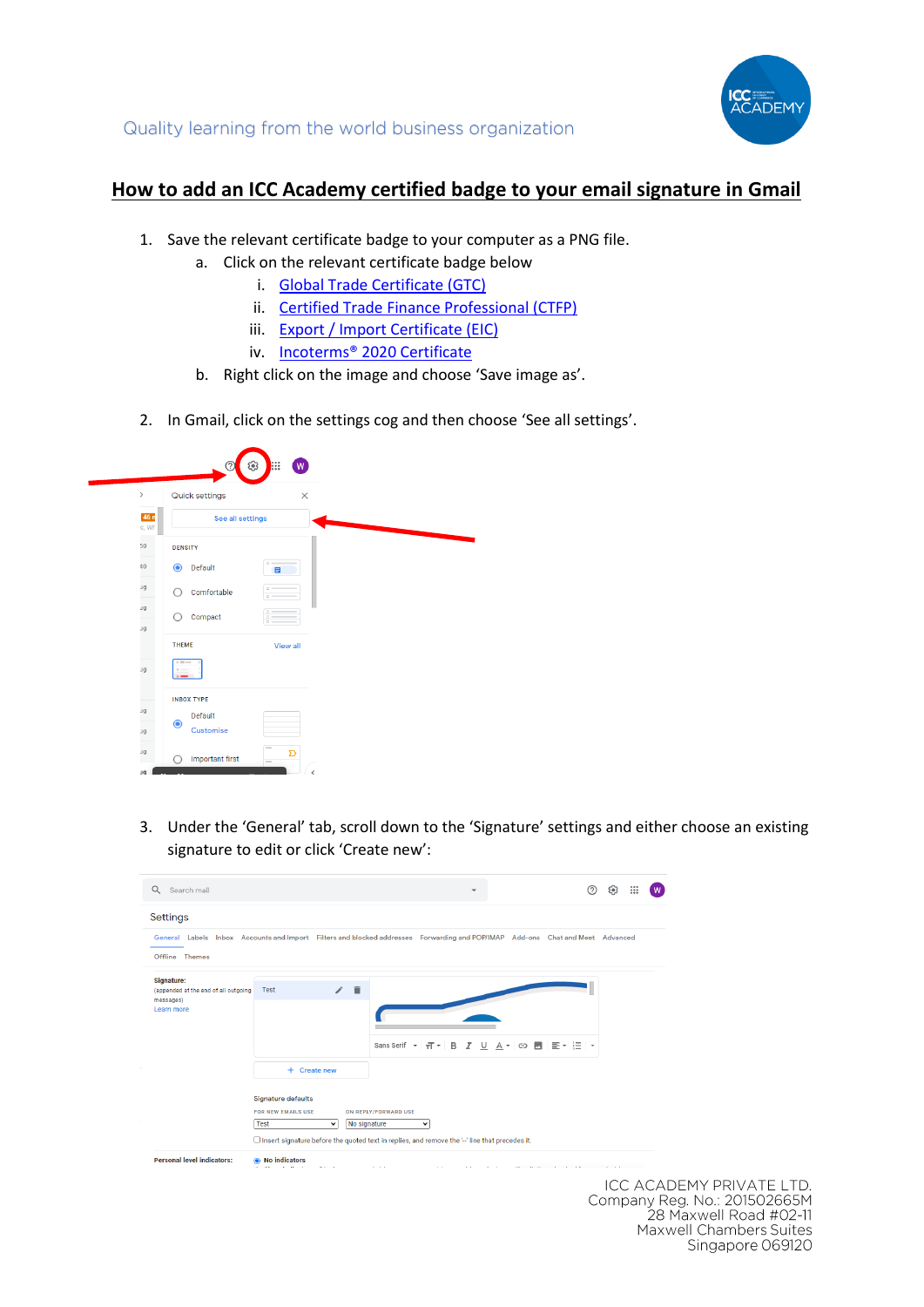

## Quality learning from the world business organization

4. Click the image button, and then choose the badge file you previously saved:

| Search mail<br>Q                                                                     |                                                                                                                                           |                                                                                                                                                                                                                                        | 50)<br>                                                                |
|--------------------------------------------------------------------------------------|-------------------------------------------------------------------------------------------------------------------------------------------|----------------------------------------------------------------------------------------------------------------------------------------------------------------------------------------------------------------------------------------|------------------------------------------------------------------------|
| Settings                                                                             |                                                                                                                                           |                                                                                                                                                                                                                                        |                                                                        |
| Offline Themes                                                                       |                                                                                                                                           | General Labels Inbox Accounts and Import Filters and blocked addresses Forwarding and POP/IMAP Add-ons Chat and Meet Advanced                                                                                                          |                                                                        |
| <b>Signature:</b><br>(appended at the end of all outgoing<br>messages)<br>Learn more | î<br><b>Test</b><br>+ Create new<br><b>Signature defaults</b><br><b>FOR NEW EMAILS USE</b><br><b>Test</b><br>No signature<br>$\checkmark$ | Sans Serif $\mathbf{v}$   $\mathbf{r}$   B   $I$   U   $\mathbf{A}$   C   $\mathbf{E}$<br>ON REPLY/FORWARD USE<br>$\checkmark$<br>$\Box$ Insert signature before the quoted text in replies, and remove the '-' line that precedes it. | $\blacktriangleright$ $\equiv$ $\blacktriangleright$ $\equiv$ $\vdash$ |

5. Once you have inserted the badge, highlight it with your cursor so it becomes blue:

|       | $\alpha$<br>Search mail                                                       |                                                                                               | $\overline{\phantom{a}}$                                                                                                                       |                         | 7<br>છ<br>$\ddotsc$ |
|-------|-------------------------------------------------------------------------------|-----------------------------------------------------------------------------------------------|------------------------------------------------------------------------------------------------------------------------------------------------|-------------------------|---------------------|
|       | Settings                                                                      |                                                                                               |                                                                                                                                                |                         |                     |
| 73    | Offline Themes                                                                |                                                                                               | General Labels Inbox Accounts and Import Filters and blocked addresses Forwarding and POP/IMAP Add-ons Chat and Meet Advanced                  |                         |                     |
| 46    | Signature:<br>(appended at the end of all outgoing<br>messages)<br>Learn more | ノー目<br>Test                                                                                   | <b>ICIENTO ANE CIN</b>                                                                                                                         |                         |                     |
|       |                                                                               |                                                                                               | Sans Serif $\arrow$ $\overline{+}\overline{+}$<br>B<br>I<br>U                                                                                  | ■* 扫 *<br>A -<br>G<br>м |                     |
|       |                                                                               | + Create new                                                                                  |                                                                                                                                                |                         |                     |
| $\pm$ |                                                                               | Signature defaults<br><b>FOR NEW EMAILS USE</b><br><b>Test</b><br>No signature<br>$\check{~}$ | ON REPLY/FORWARD USE<br>$\check{ }$<br>$\Box$ Insert signature before the quoted text in replies, and remove the $\Box$ line that precedes it. |                         |                     |
| п     | <b>Personal level indicators:</b>                                             | • No indicators                                                                               |                                                                                                                                                |                         |                     |

## **GUIDE CONTINUES BELOW**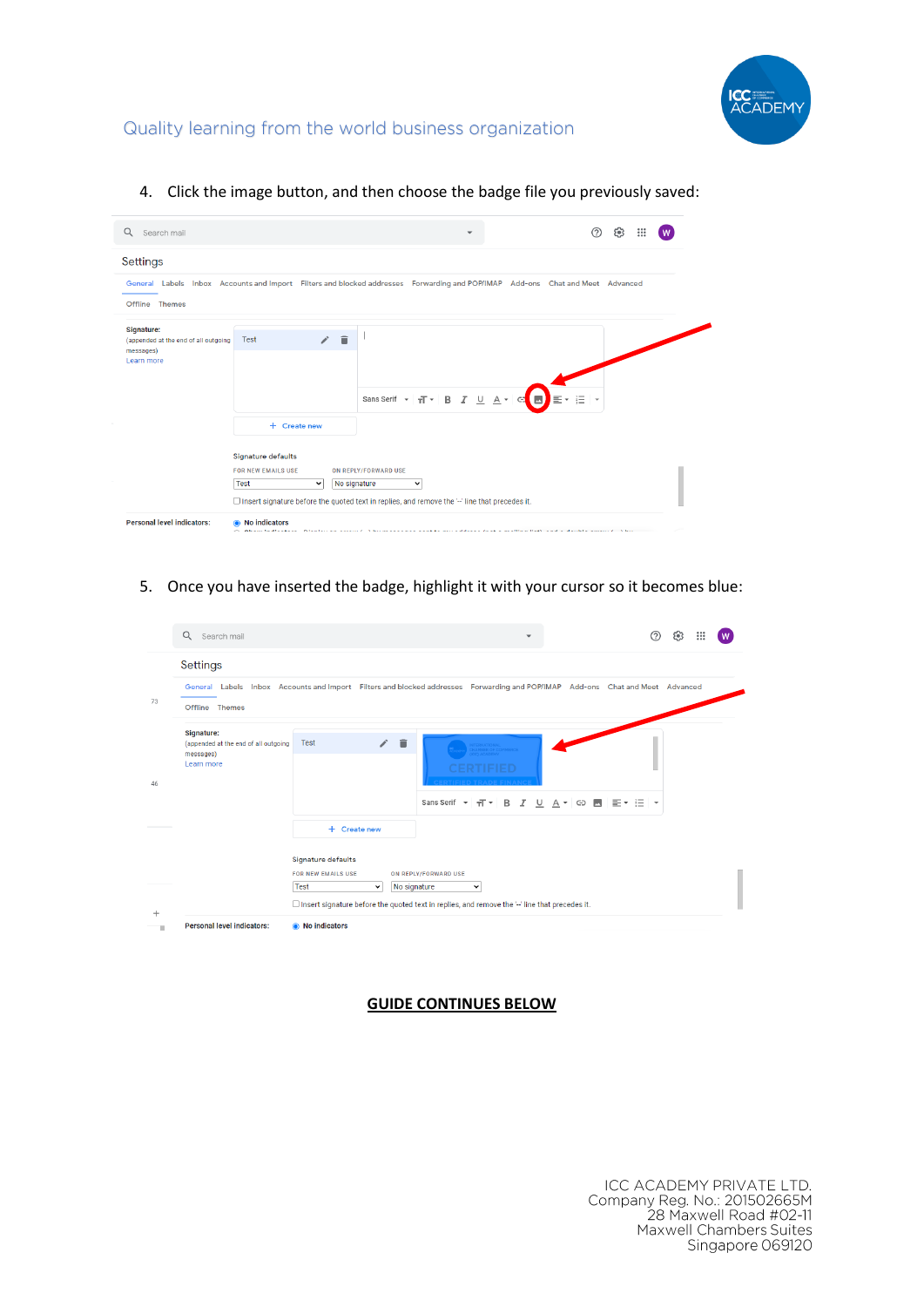

## Quality learning from the world business organization

| Q<br>Search mail                                   | $\mathop{\mathbb{H}}\nolimits$<br>(?<br>છ                                                                                                            |
|----------------------------------------------------|------------------------------------------------------------------------------------------------------------------------------------------------------|
| Settings                                           |                                                                                                                                                      |
|                                                    | General Labels Inbox Accounts and Import Filters and blocked addresses Forwarding and POP/IMAP Add-ons Chat and Meet Advanced                        |
| Offline Themes                                     |                                                                                                                                                      |
| Signature:<br>(appended at the end of all outgoing | ノー目<br>Test                                                                                                                                          |
| messages)<br>Learn more                            |                                                                                                                                                      |
|                                                    | Sans Serif ~<br>$\cup$<br>Ι<br>в<br>A<br>G<br>可。<br>狂<br>٠                                                                                           |
|                                                    | Link<br>+ Create new                                                                                                                                 |
|                                                    | Signature defaults                                                                                                                                   |
|                                                    | <b>FOR NEW EMAILS USE</b><br>ON REPLY/FORWARD USE<br><b>Test</b><br>No signature<br>$\check{~}$<br>$\checkmark$                                      |
|                                                    | $\Box$ Insert signature before the quoted text in replies, and remove the $-$ line that precedes it.                                                 |
| <b>Personal level indicators:</b>                  | <b>No indicators</b><br>◉<br>○ Chaw indiastare Dienlow on orrow ( . ) by moneoneo cont to my oddroon (not o moiling liet) and o double orrow (  ) by |

6. Now click the 'Hyperlink' button:

- 7. Insert the link to your certificate in the box and click 'OK'
	- a. Certified Trade Finance Professional (CTFP)[: https://icc.academy/certified-trade](https://icc.academy/certified-trade-finance-professional/)[finance-professional/](https://icc.academy/certified-trade-finance-professional/)
	- b. Global Trade Certificate (GTC): [https://icc.academy/certifications/icc-global-trade](https://icc.academy/certifications/icc-global-trade-certificate/)[certificate/](https://icc.academy/certifications/icc-global-trade-certificate/)
	- c. Export / Import Certificate (EIC)[: https://icc.academy/certifications/export-import](https://icc.academy/certifications/export-import-certificate/)[certificate/](https://icc.academy/certifications/export-import-certificate/)
	- d. Incoterms® 2020 Certificate[: https://icc.academy/certifications/incoterms-2020](https://icc.academy/certifications/incoterms-2020-certificate/) [certificate/](https://icc.academy/certifications/incoterms-2020-certificate/)



**GUIDE CONTINUES BELOW**